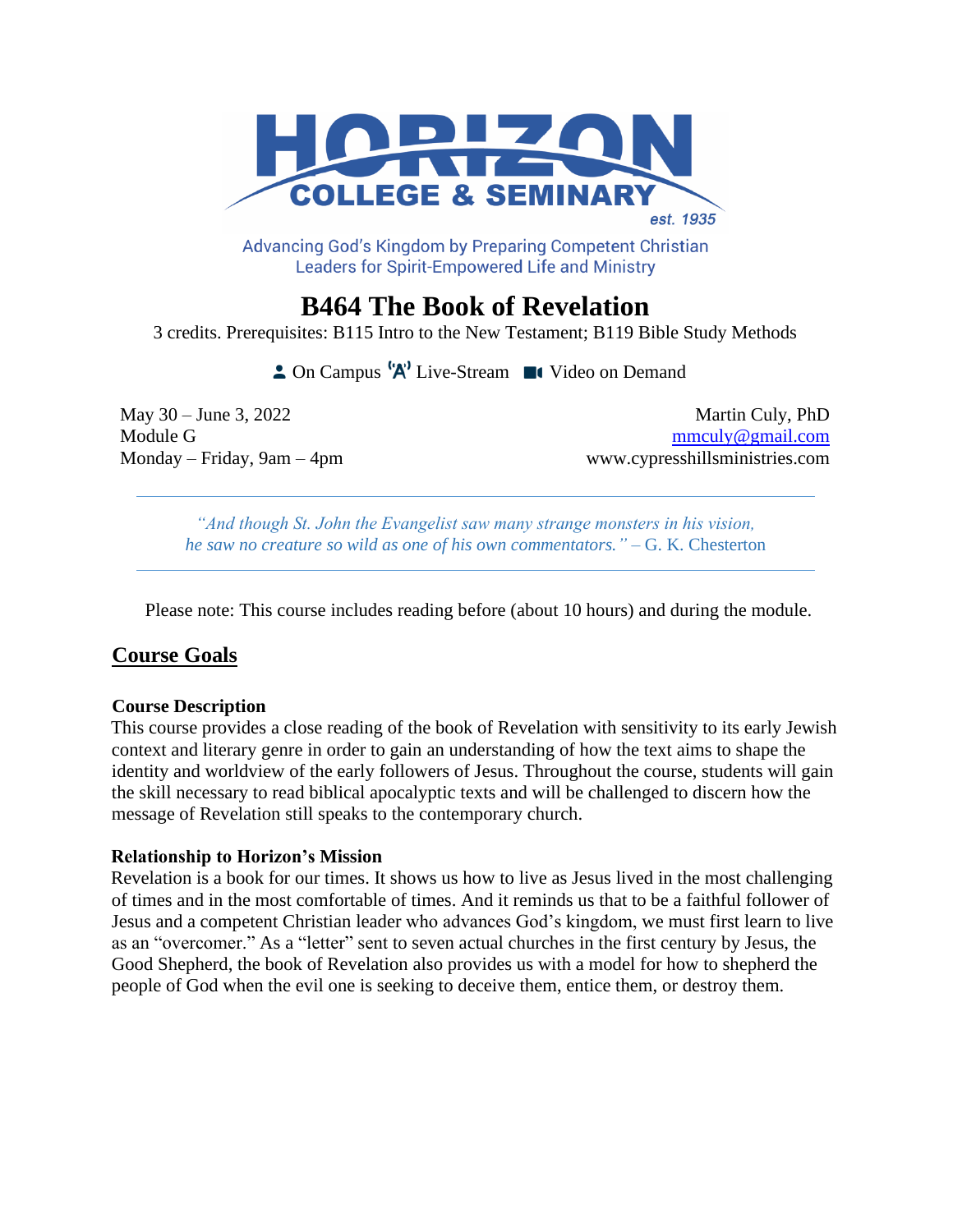## **Core Competencies and Learning Outcomes**

To demonstrate competency in **Biblical and Theological Literacy** students will

- 1. Describe the key interpretive issues that are critical for understanding the book of Revelation.
	- *Assessment*: Quiz, The Message of Revelation Reading and Essay
- 2. Identify and explain key emphases and their significance within the book of Revelation.
	- *Assessment*: Research Project
- 3. Interpret the book of Revelation in light of its literary and socio-historical contexts, and distinct theological perspective with the assistance of relevant secondary literature.
	- *Assessment*: The Message of Revelation Reading and Essay, Research Project
- 4. Explain how the theological witness of the book of Revelation speaks to the way we think, live, and minister today.
	- *Assessment*: Keener Commentary Reading and Application List, Research Project

# **Course Work**

# **Required Readings**

- Culy, Martin M. *The Book of Revelation: The Rest of the Story.* Eugene, OR: Pickwick, 2017. ISBN: 978-1532617188.
- Keener, Craig S. *Revelation.* The NIV Application Commentary. Grand Rapids: Zondervan, 2000. ISBN: 978-0310231929.
- Pate, C. Marvin, ed. *Four Views on the Book of Revelation.* Grand Rapids: Zondervan, 1998. ISBN: 978-0310210801.
- **NOTE:** Students may choose to purchase a copy of *The Book of Revelation: The Rest of the Story* from the instructor on the first day of class for \$32 (cash or e-transfer).

\*\*While students have the benefit of accessing their textbooks online through the [Digital](https://libguides.thedtl.org/home)  [Theological Library,](https://libguides.thedtl.org/home) they will not have access to the Digital Theological Library upon graduation. Therefore, we encourage students to purchase select textbooks to build their personal library. For your convenience, Horizon has partnered with Kennedy's Parable to provide textbooks.

## **Course Assignments and Activities**

**Portfolio Components.** *Research Project*. This assignment must be edited and submitted to the Biblical and Theological Literacy *e-Project* in your Portfolio on *Portfolium*. See the [Portfolio Guide:](https://www.horizon.edu/wp-content/uploads/2019/09/Portfolio-Guide-September-2019.pdf) "What Goes in My Portfolio" for further information.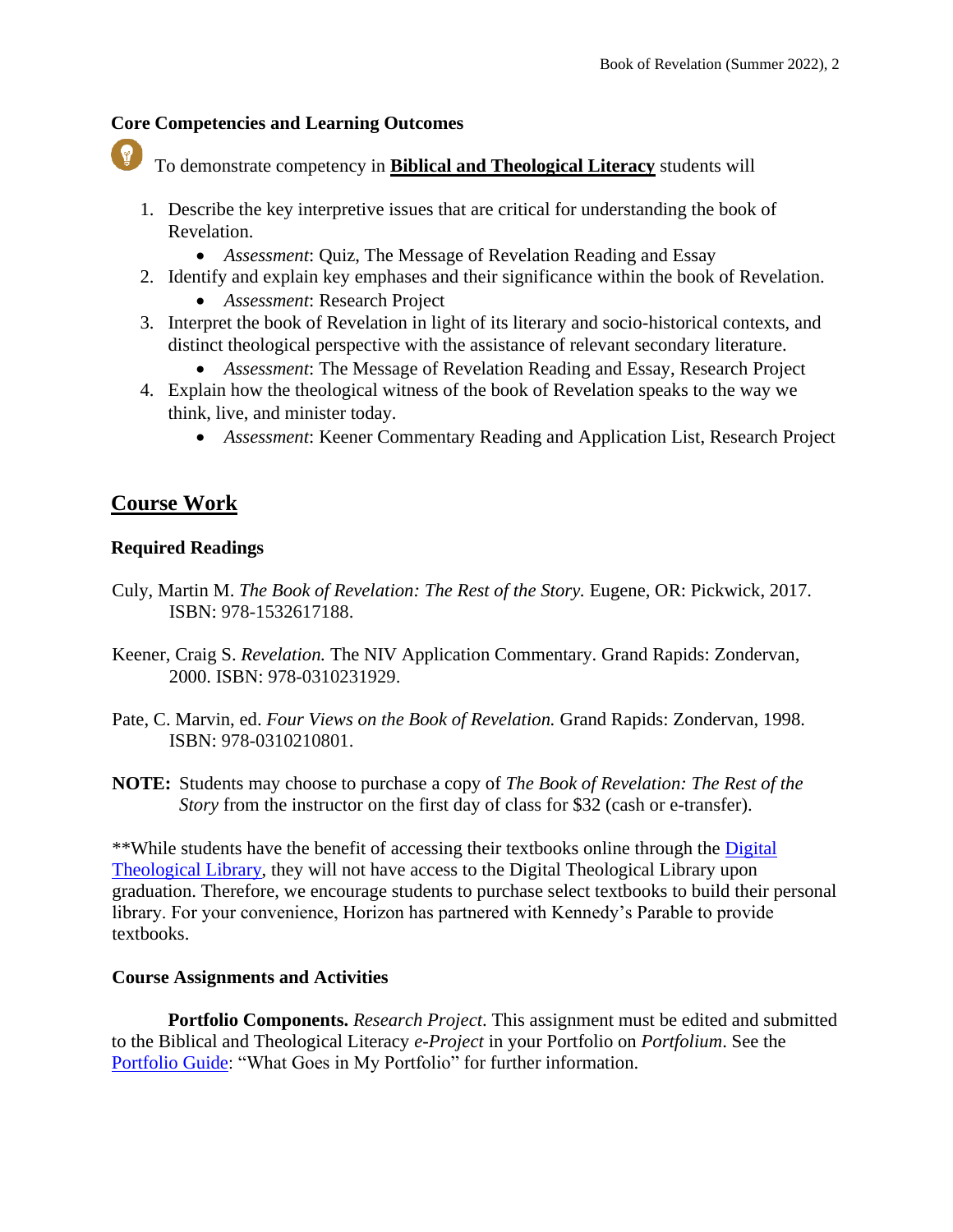# **BEFORE THE MODULE**

1. *Quiz Preparation.* This assignment provides a foundation for becoming familiar with the major themes and overall message of the book of Revelation. It also introduces students to the dominant approaches that have been used to interpret Revelation, thus helping to situate our study of Revelation within its history of interpretation. There are two elements required to prepare for the Quiz on Monday morning, May 30, 2022.

- a) Read the book of Revelation carefully. Watch for key features and themes that are particularly prominent. Part of your grade for the Quiz will be based on confirming that you completed this reading assignment on time.
- b) Read enough of *Four Views on the Book of Revelation* to be prepared to identify key features of each view for the Quiz. *Please note the relationship of this assignment to Assignment #3 and plan to take notes as you read that will help you complete Assignment #3.*
	- **Related learning outcomes:** #1.
	- **Due date:** May 30, 2022 at 9am.

# **DURING THE MODULE** (May 30 – June 3, 2022)

- 2. *Keener Commentary Reading and Application List*. In preparation for class on Tuesday Thursday, read the relevant passages in Revelation and the corresponding Contemporary Significance sections of Keener's commentary according to the class schedule on page 6 of the syllabus. Each day (Tuesday – Thursday), write one paragraph describing an additional application related to one of the passages for that day. You must show clearly how your application flows naturally out of the biblical text. At the end of the week submit your three paragraphs. *In a footnote at the end of your final paragraph, please confirm that you completed all of the assigned reading in Keener.*
	- **Related learning outcome:** #4.
	- **Assignment Length:** Three paragraphs.
	- **Due date:** June 3, 2022.

## **AFTER THE MODULE** (June 4 – July 15)

- 3. *The Message of Revelation Reading and Essay*. Read *The Book of Revelation: The Rest of the Story*. Feel free to skim material that we covered in class. Write an essay that (1) summarizes the overall thesis of this textbook; (2) compares and contrasts the approach that is presented to other major approaches (preterist, idealist, futurist, and historicist); (3) assesses the plausibility of the approach in this book in comparison to the other approaches, noting its strengths and weaknesses in comparison to the other approaches; and (4) discusses how recognizing Revelation's interconnected themes sheds light on its meaning using specific examples. Please include a bibliography.
	- **Related learning outcomes:** #1, 3.
	- **Assignment Length:** 1000-1250 words.
	- **Due date:** June 24, 2022.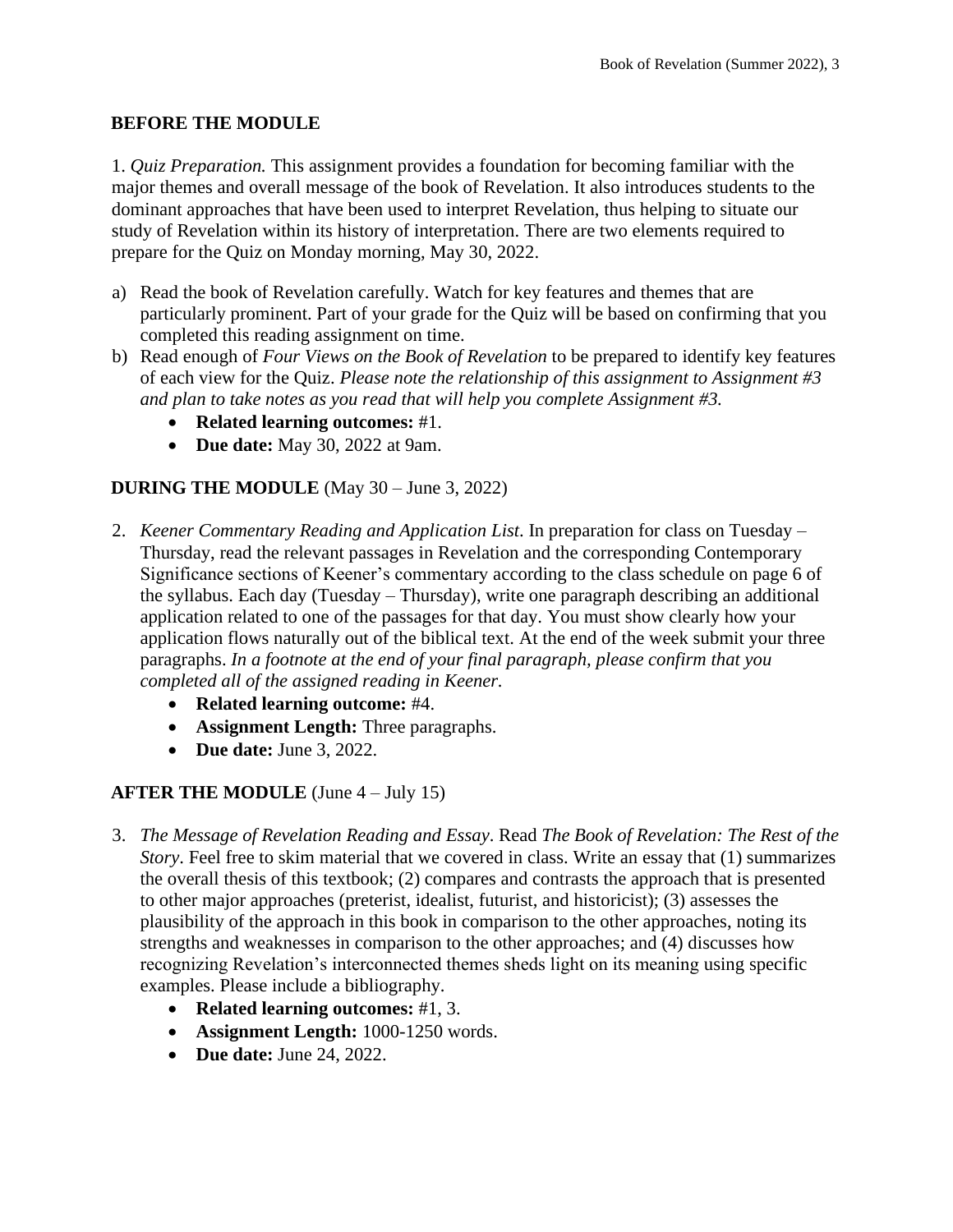- 4. *Research Project*. Choose one of the following options: (a) a research paper on one of the topics below; (b) a Bible study outline for any three chapters of Revelation; (c) a carefully constructed and annotated sermon; or (d) an alternative approved project. See further details below. Each option must:
	- Make use of a minimum of *eight credible scholarly sources*, including at least *two journal articles*.
	- Interpret Revelation with comments that accurately reflect its historical, cultural, and literary contexts.
	- **Related learning outcomes:** #2, 3, 4.
	- **Assignment Length:** 2100-2400 words.
	- **Due date:** July 15, 2022.
	- a. Research Paper. *Keep in mind the following.*
		- i. Whatever topic you choose, you should attempt to demonstrate how Revelation's historical, cultural, and literary context relate to the topic.
		- ii. Be sure to demonstrate engagement with what was learned in class and each of your secondary sources.
		- iii. Include a section that clearly identifies why a better understanding of this topic is important for Christians today (application).
		- iv. Incorporate into your paper at some point a clear and concise summary of the overall message of Revelation.
		- v. Since this assignment will be submitted to your portfolio, craft a creative and informative title for your paper. Your title should inform the reader of your topic and spark interest in the topic. Do not just call your assignment "Research Paper."
		- vi. Potential Topics
			- Approaches to the Millennium: A Critical Assessment
			- Revelation and the Rapture: Why It Matters for the Church Today
			- The Relationship between the Seal, Trumpet, and Bowl Judgments
			- Symbolism and Numerology in Revelation
			- Revelation's "Use" of the Old Testament
			- The Ethics of "Violence" in Revelation
			- The Nature of the New Heaven and New Earth in Revelation
			- The Doctrine of Hell and the book of Revelation
			- The Identity of the Two Witnesses in Revelation 11
			- The Identity of the 144,000 in Revelation
			- The Theme of Overcoming in Revelation
			- Christology in Revelation
			- The Holy Spirit in Revelation
			- Who is Ultimately Saved according to Revelation?
			- An Exegetical Analysis of a Passage in Revelation
	- b. Bible Study Outline. *Keep in mind the following:*
		- i. Your outlines do not need to cover contiguous chapters. You can choose any three chapters.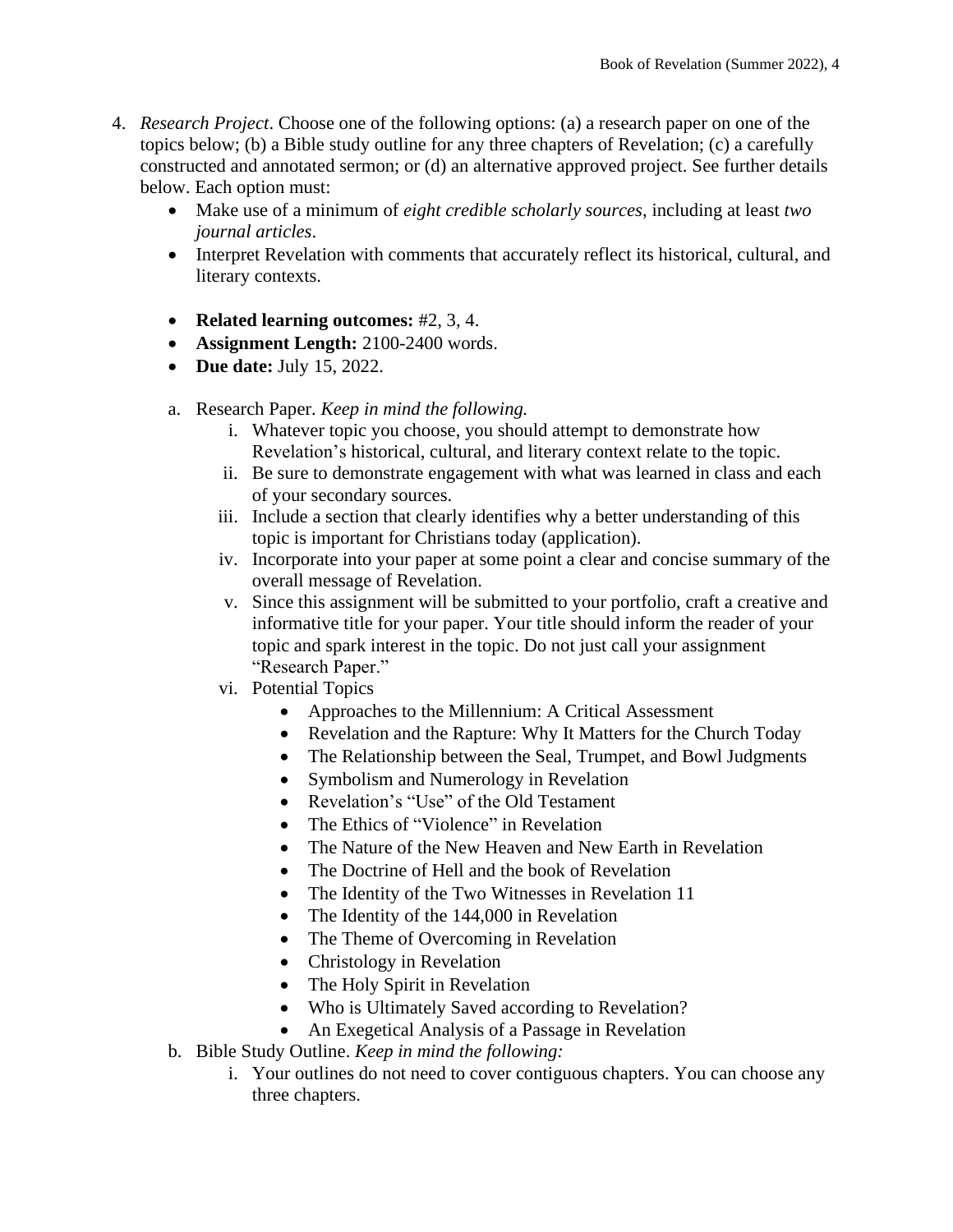- ii. Each outline, unless you are dealing with the first part of Revelation 1, should begin with a brief summary of the Preceding Context.
- iii. The outline should include (a) brief explanations of the meaning of each part of the passage; (b) discussion questions that you will use to stimulate interaction; (c) any small group discussions you will incorporate; (d) some reflection questions that students will consider after the Bible study; and (e) extensive footnotes to show how you are making use of what you learned in class and eight credible scholarly sources, including at least two journal articles. Discussion questions should help others think through the meaning of the chapter you are studying in light of its context and think through how the chapter you are studying speaks to us today.
- iv. At some point in your project, incorporate a clear and concise summary of the overall message of Revelation.
- v. Since this assignment will be submitted to your portfolio, please include a cover page and a table of contents to make the study look ready to use in a real-life context.
- c. Annotated Sermon. *Keep in mind the following:*
	- i. This must be a new sermon, rather than one that you have prepared before. It should have enough content to take about 30 minutes to preach.
	- ii. Your sermon must cover a discreet unit of Revelation. This means that it must have a clear beginning and end, rather than being based on a single verse. In some cases, this might include an entire chapter.
	- iii. Your sermon must clearly demonstrate through the use of footnotes that you are making use of what you have learned in class.
	- iv. Your sermon must show through the use of footnotes how you are making use of eight credible scholarly sources, including at least two journal articles.
	- v. Your sermon must include extensive application that will show your congregation how this portion of Revelation relates to their lives today.
	- vi. At some point in your sermon, likely the introduction, incorporate a clear and concise summary of the overall message of Revelation.

# **Video-on-Demand (VOD) Student Requirements**

As indicated on the course schedule, this class is being offered by VOD. Students who intend to take the course primarily through VOD are required to indicate this during their course registration. While VOD recordings are available for any student who may miss a class, non-VOD students are expected to attend class live following the class attendance policy.

- For this course, VOD students have *different* assignment due dates than in-class students.
	- 1. *Quiz* due **May 30 at 11:59pm**.
		- The quiz will be available to VOD students on Populi from Friday, May 27 at 3:00pm until Monday, May 30 at 11:59pm.
		- VOD students must complete the quiz BEFORE watching Day 1 lectures and must NOT use their notes, textbooks, or the internet.
		- DO NOT look at the quiz until you are ready to begin.
	- 2. *Keener Commentary Reading and Application List* due **June 17 at 11:59pm**.
	- 3. *Message of Revelation Reading and Essay* due **July 4 at 11:59pm**.
	- 4. *Research Project* due **July 15 at 11:59pm**.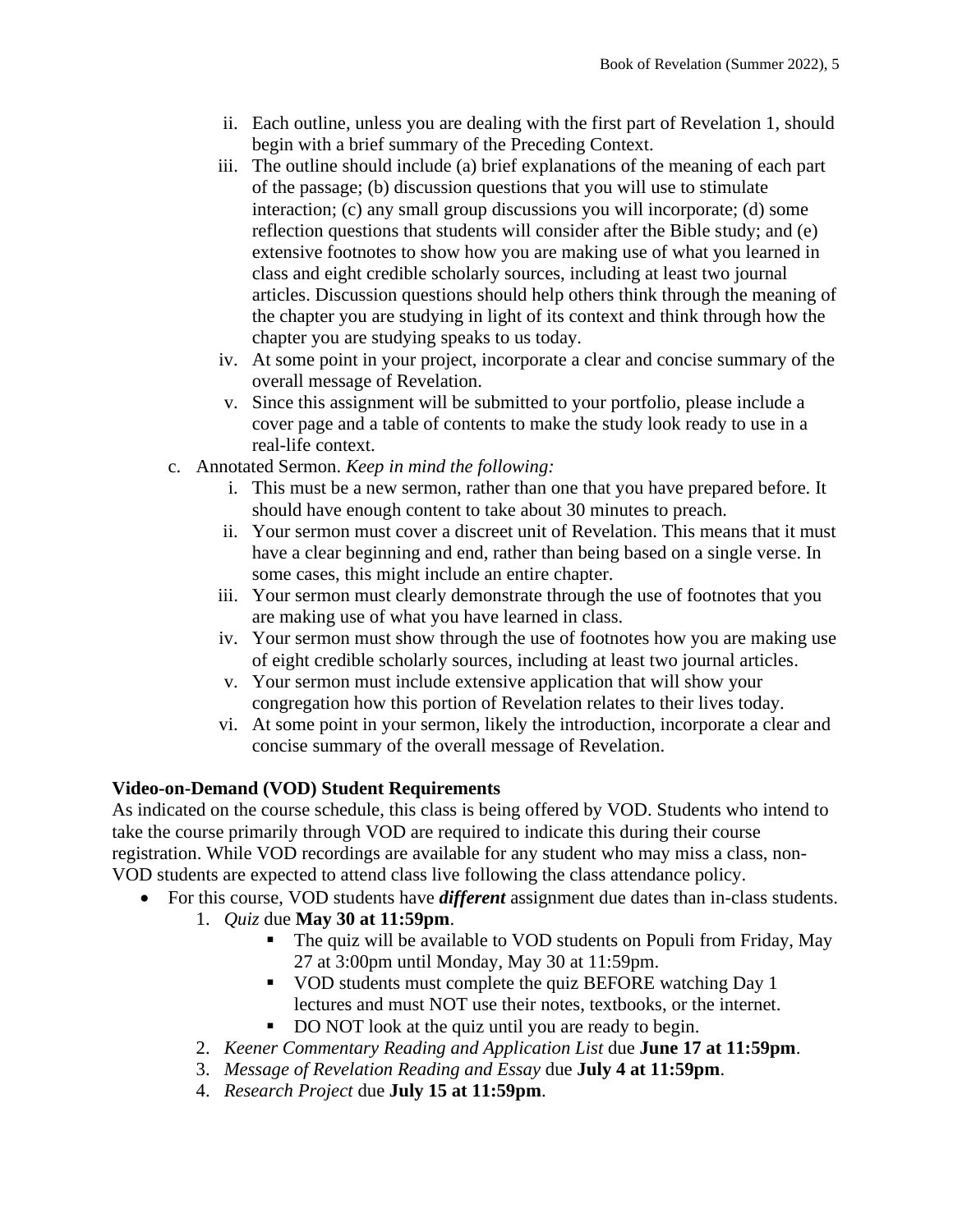- VOD students are required to watch and engage with all lecture content and in-class activities from one full day of the module, according to the schedule below.
	- o *Day 1 lectures & FlipGrid report*: completed by **June 1 at 11:59pm**.
	- o *Day 2 lectures & FlipGrid report*: completed by **June 6 at 11:59pm**.
	- o *Day 3 lectures & FlipGrid report*: completed by **June 8 at 11:59pm**.
	- o *Day 4 lectures & FlipGrid report*: completed by **June 13 at 11:59pm**.
	- o *Day 5 lectures & FlipGrid report*: completed by **June 15 at 11:59pm**.
- According to the schedule directly above, VOD students will submit a 2–3-minute video to FlipGrid that 1) affirms you have watched the required recording for the last seven days, 2) summarizes one thing you learned that week that will help you reach the course learning outcomes, and 3) explains at least one question you had after watching the class recording.
- In order to pass the course, VOD students must submit all of their VOD weekly submissions. These submissions are marked are pass/fail based on whether or not they demonstrate thoughtful engagement with the lecture content and in-class activities.

### **Estimate of Time Investment** (individual time investments may vary)

| Classroom time                           | $30$ hrs |               |
|------------------------------------------|----------|---------------|
| 1. Quiz Preparation                      | $10$ hrs | May 30, 2022  |
| 2. Keener Commentary & Application List  | 8 hrs    | June 3, 2022  |
| 3. Message of Revelation Reading & Essay | $30$ hrs | June 24, 2022 |
| 4. Research Project                      | $22$ hrs | July 15, 2022 |
| Total = $\vert$ 100 hrs                  |          |               |

#### **Assessment Rubrics**

Rubrics for your assignments will be available on Populi before the beginning of Module Week.

### **Course Outline / Class Schedule**

| Date              | <b>Topics</b>            | <b>Readings/Quizzes</b>             |  |
|-------------------|--------------------------|-------------------------------------|--|
| Day 1             | <b>Background Issues</b> | Revelation 1                        |  |
| Monday, May 30    | Approaches to Revelation | Quiz 1                              |  |
|                   | Revelation 1             |                                     |  |
| Day 2             | Revelation 2–3           | Revelation 2–5                      |  |
| Tuesday, May 31   |                          | Keener, 109-113, 120-121, 129-131,  |  |
|                   |                          | 138-141, 146-148, 155-156, 163-167, |  |
|                   |                          | 179-182, 193-198                    |  |
|                   |                          | (Total: 34 pages)                   |  |
| Day 3             | Revelation 4–12          | Revelation 6-12                     |  |
| Wednesday, June 1 |                          | Keener, 208-216, 225-228, 238-241,  |  |
|                   |                          | 247-251, 261-264, 276-278, 284-285, |  |
|                   |                          | 299-303, 307-310, 330-333 (Total:   |  |
|                   |                          | 38 pages)                           |  |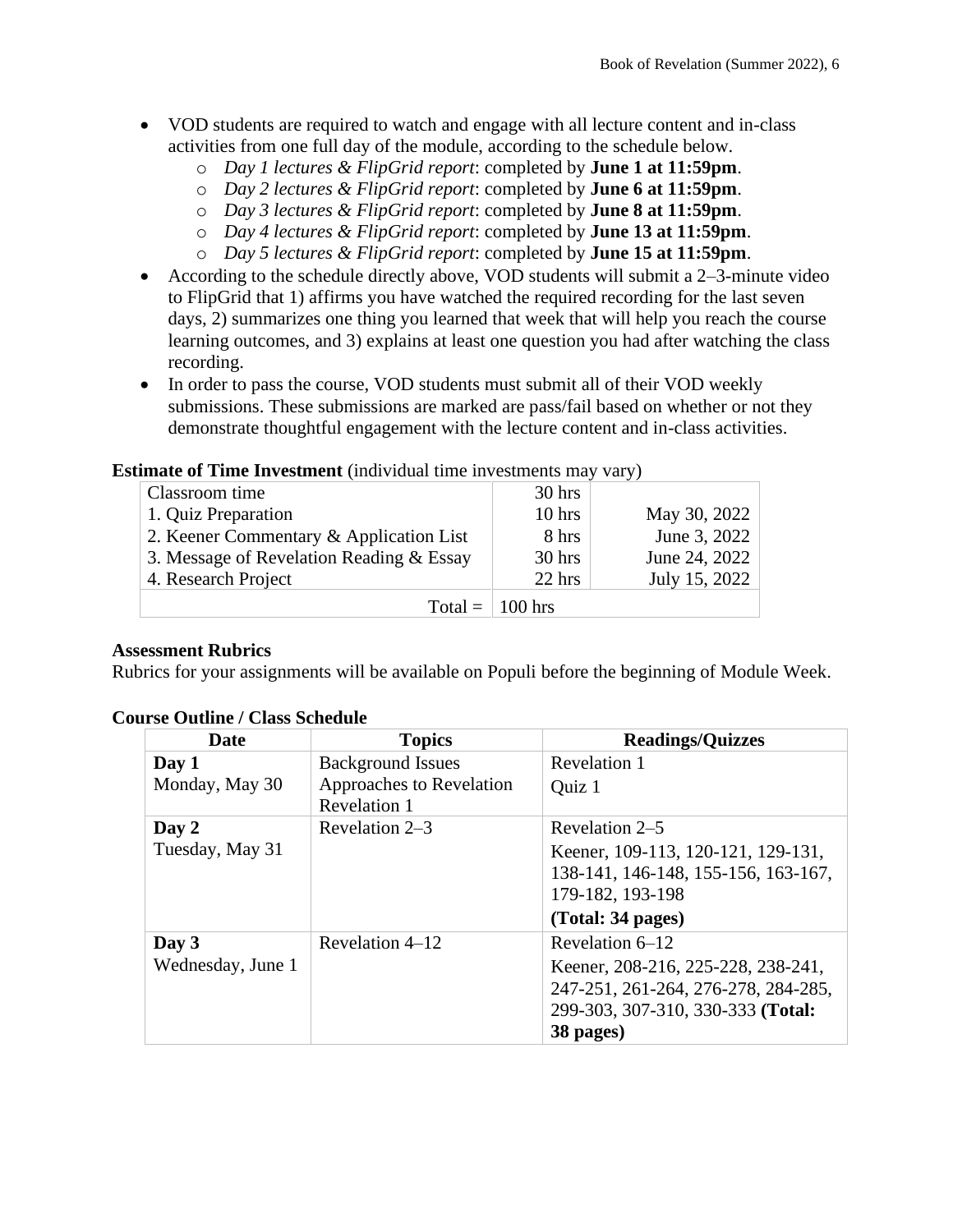| Day 4              | Revelation 13-19        | Revelation 13–19                    |
|--------------------|-------------------------|-------------------------------------|
| Thursday, June 2   |                         | 344-349, 360-366, 381-382, 389-390, |
|                    |                         | 400-402, 415-419, 436-446, 459-461  |
|                    |                         | (Total: 39 pages)                   |
| Day 5              | Revelation 20–22        | Revelation 20–22                    |
| Friday, June 3     | <b>Millennial Views</b> |                                     |
| June $4$ – July 15 | Working on Post-Module  |                                     |
|                    | assignments             |                                     |
| July 18-29         | <b>Revision Weeks</b>   | Final submissions due July 29, 2022 |

First submissions of assignments will not be accepted after **July 15, 2022.**

### **Revision Weeks Schedule**

| Monday, July 18           | Resubmission of <i>Quiz 1</i> (as necessary)                  |
|---------------------------|---------------------------------------------------------------|
| Tuesday, July 19          | Resubmission of <i>Application List</i> (as necessary)        |
| Wednesday, July 20        | Resubmission of Message of Revelation Essay (as<br>necessary) |
| Thursday, July 21         | Resubmission of <i>Research Project</i> (as necessary)        |
| Monday-Friday, July 25-29 | Additional Resubmissions (as necessary)                       |

No resubmission of assignments will be accepted after **July 29, 2022.**

# **Academic Policies**

### **General Assignment Guidelines**

Please see the Horizon [Format Guide](https://www.horizon.edu/students/resources/) for assignment submission, grammar, and formatting guidelines.

### **Late Assignments and Extensions**

Students are expected to submit work by the assigned due dates, as part of their development of the Leadership and Administration competency. To submit extension requests, students must submit the *[Assignment Extension Request Form](https://horizon.edu/forms/student/)* online and *before the due date*. Professors may grant extensions in the case of extenuating circumstances, such as significant illness or a family emergency. Furthermore, no extensions will be granted beyond the final day of a term or semester.

Unexcused late submissions will be tracked across each student's program. If one assignment is submitted more than five days late or if a student incurs multiple instances of unexcused late submissions, it will result in academic discipline, such as required tutoring, academic probation, failure of the course, or failure to qualify for graduation. Similar to standard human resource employment practices, students will receive warnings and conditions with increasing severity of academic discipline.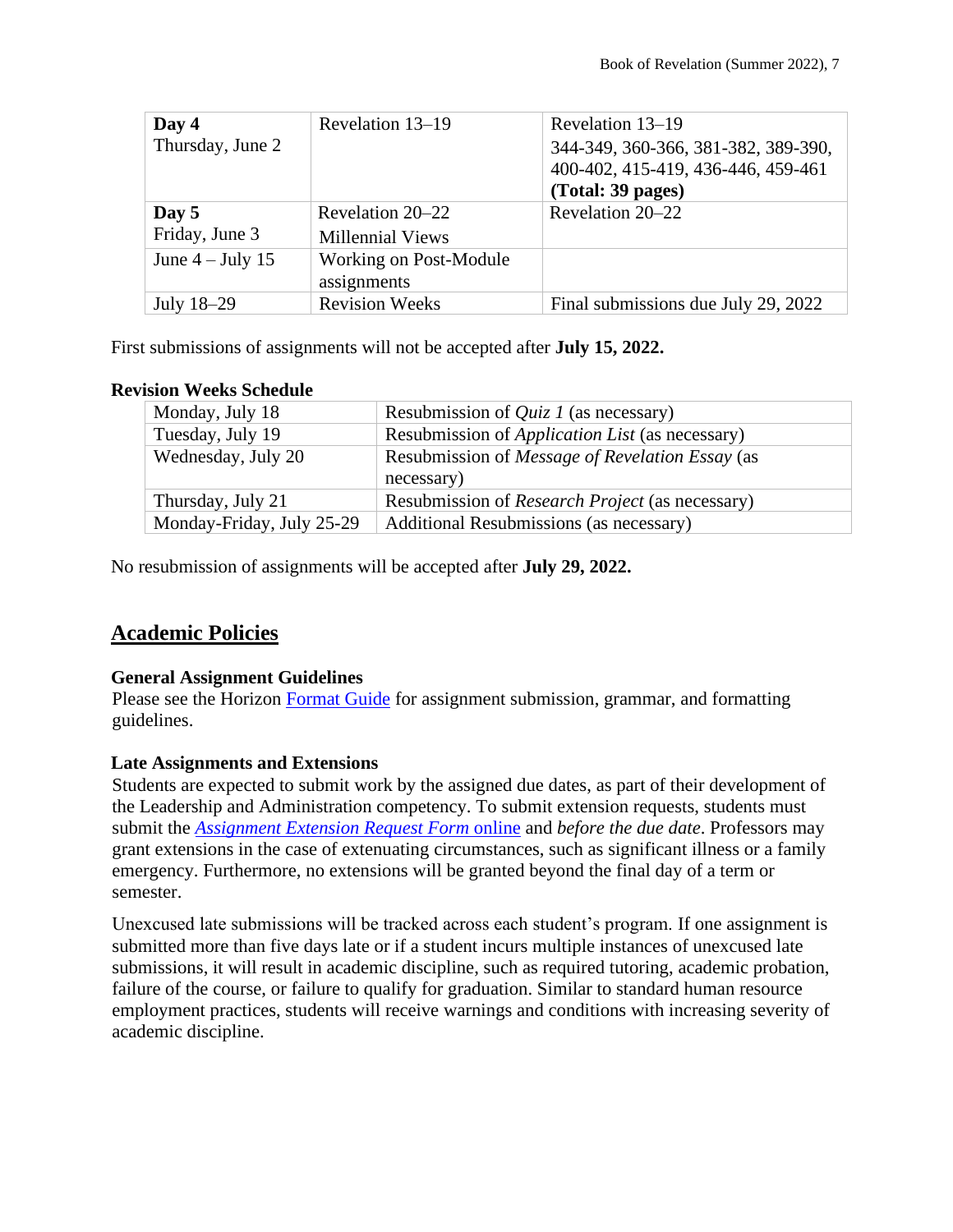### **Resubmission of Assignments**

Students have until the last day of revision week to submit revisions. Students can generally submit up to two revisions for each assignment, although a professor may accept more revisions if the professor determines the student is addressing all of the professor's instructions and making significant progress toward achieving competency.

### **Horizon College Assessment of Student Work**

The goal of courses is to help students develop the stated competencies, not earn letter grades. Assignments are the means by which instructors evaluate development of those competencies. Consequently, students do not earn overall "grades" on individual assignments. Instead, assessment focuses on measuring students' competency as outlined in the syllabus and assignment rubric. For purposes of transferability to other institutions, the final competency designations will be translated to a comparable letter grade on a traditional transcript. The tables below explain Horizon's approach:

|   | <b>Horizon CBE Scale</b> | <b>Descriptor</b>                                                                                                       | Letter<br>Grade | Grade<br>Point | $U$ of $S$<br><b>Equivalency</b> |
|---|--------------------------|-------------------------------------------------------------------------------------------------------------------------|-----------------|----------------|----------------------------------|
| E | Exceeding                | Student exceeded competency                                                                                             | $A+$            | 4.0            | 90-100                           |
|   |                          | requirements for more than 40% of the<br>learning outcomes and met requirements<br>for all remaining learning outcomes. | A               | 4.0            | 85-89                            |
|   |                          |                                                                                                                         | $A-$            | 3.7            | 80-84                            |
|   |                          | Student met competency requirements                                                                                     | $B+$            | 3.3            | 77-79                            |
| M | Meeting                  | for all learning outcomes and may have                                                                                  | B               | 3.0            | 73-76                            |
|   |                          | exceeded in 40% or less.                                                                                                | $B -$           | 2.7            | 70-72                            |

Students pass a course only after they have demonstrated that they have *met or exceeded all*  competency requirements for a course. If the student chooses not to meet all course competency requirements, the course will not be sufficient to fulfill their program requirements at Horizon. Nevertheless, for transferability purposes, the student will receive a letter grade of C+ or below on a traditional transcript.

| <b>BTM</b> | Beginning to<br>meet | Student was beginning to meet<br>competency requirements for any one<br>or more learning outcomes, and met or<br>exceeded competency requirements for all<br>other outcomes. | $C+$ | 2.3 | 67-69     |
|------------|----------------------|------------------------------------------------------------------------------------------------------------------------------------------------------------------------------|------|-----|-----------|
|            |                      |                                                                                                                                                                              |      | 2.0 | 63-66     |
|            |                      |                                                                                                                                                                              | $C-$ | 1.7 | $60 - 62$ |
| <b>NYM</b> | Not yet<br>meeting   | Student was not yet meeting competency<br>requirements for one or more learning<br>outcomes.                                                                                 | $D+$ | 1.3 | 57-59     |
|            |                      |                                                                                                                                                                              | D    | 1.0 | 53-56     |
|            |                      |                                                                                                                                                                              | $D-$ | 0.7 | 50-52     |
|            |                      |                                                                                                                                                                              | F    | 0.0 | $0-49$    |

## **Academic Honesty**

Horizon uses the University of Saskatchewan definition of plagiarism described as "the presentation of the work or idea of another in such a way as to give others the impression that it is the work or idea of the presenter. Adequate attribution is required. What is essential is that another person have no doubt which words or research results are the student's and which are drawn from other sources" (Office of the University Secretary, 2012). Students are expected to give due recognition to sources from which all substantial phrases, sentences or even ideas are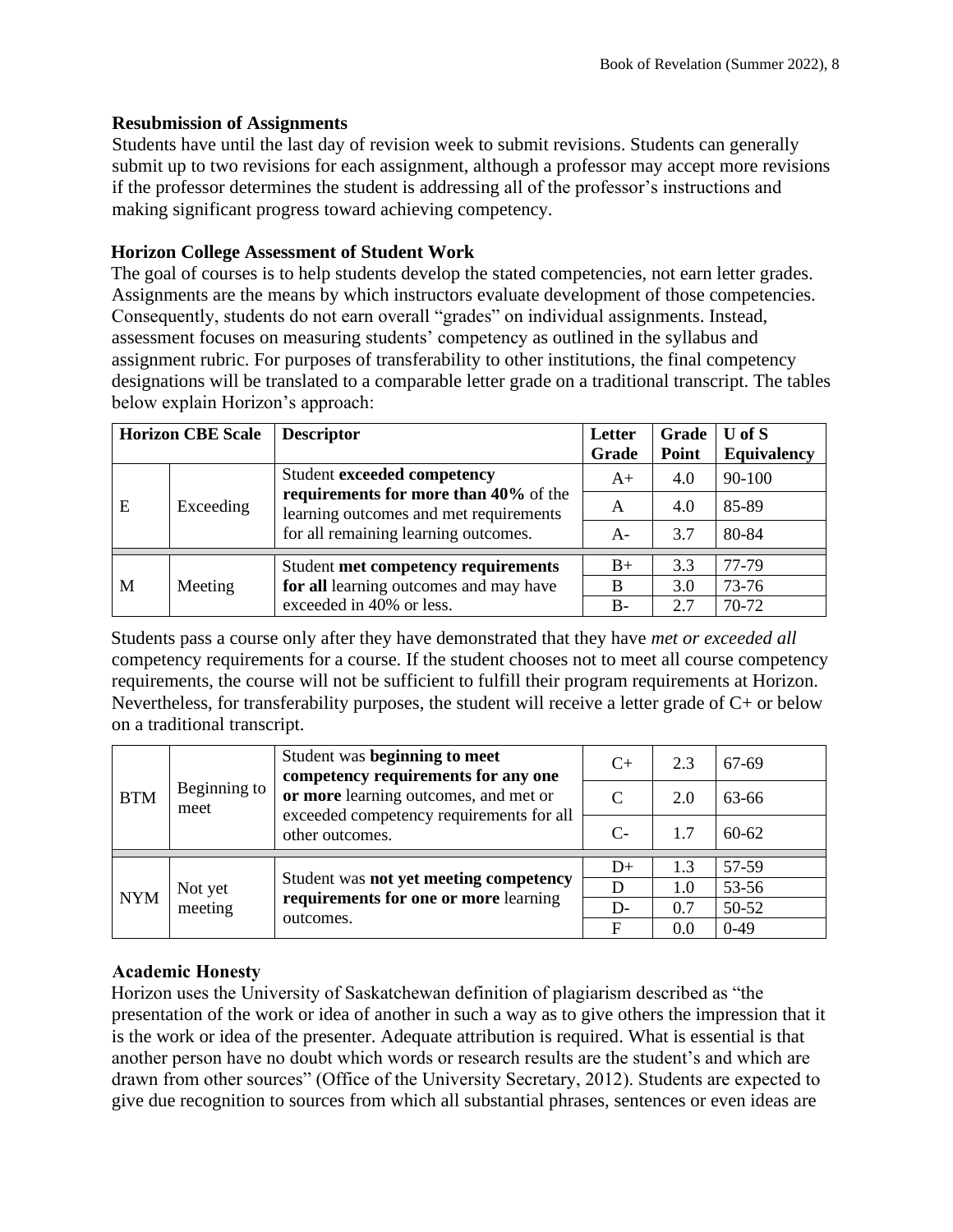drawn. Note also that you may not submit work done in one course to satisfy the requirements of another course (unless both instructors agree beforehand to accept such work). See [here](http://www.turnitin.com/assets/en_us/media/plagiarism_spectrum.php) for examples of plagiarism and further guidelines in the College [Student Handbook.](https://www.horizon.edu/students/resources/)

### **Disability Services Information**

If you would benefit from learning accommodations due to pre-existing physical or mental health conditions or learning disabilities, contact the Academic or Student Life departments at the beginning of the course. Horizon will work to meet your learning and/or physical needs where possible. If any conditions arise during the course that you wish to disclose, please contact us as soon as possible. In all cases you will need to provide current [documentation](https://www.horizon.edu/students/support/) of the disability or condition you wish to disclose. Horizon takes appropriate care to ensure confidentiality about any such disclosures. For more information, contact Bob Williamson, Dean of Students, at [bwilliamson@horizon.edu;](mailto:bwilliamson@horizon.edu) Heather Wood, Associate Dean of Students, at [hwood@horizon.edu;](mailto:hwood@horizon.edu) or Leanne Bellamy, Academic Coach, at [lbellamy@horizon.edu.](mailto:lbellamy@horizon.edu)

#### **Class Attendance**

Students should attend all classes in order to facilitate competency development. Students are expected to be present through the delivery method that they registered for, either on campus or through live-streaming. A student must be present for the full duration of a class period in order to be registered as present for the class. In the case of illness or other unforeseen circumstances, students may miss one day of a module course or three days of class in a term or semester course without academic penalty. Students who are absent for more than the number of classes stated above will automatically fail the course. Students wishing to be exempted from this policy due to extenuating circumstances may make an academic appeal, where they will need to document and verify those circumstances. Students who miss a class are responsible to get missed notes or handouts from another student, rather than from the professor.

### **Campus Health Policy**

Do not come on campus if you are experiencing symptoms (even if they are mild) of fever, cough, shortness of breath, sore throat, chills, runny nose, or a loss of your sense of taste or smell. If you have any of these symptoms, do not return to campus until advised by Public Health. You should self-isolate and contact HealthLine 811 for advice on whether you should be tested for COVID-19. This will help keep others safe and possibly spare them from self-isolation and testing. While you are in self-isolation, you may attend class online. The link to access your class is posted on the course page on Populi, under the Syllabus tab, under Links on the right side of the page.

### **Live-Streaming Etiquette**

If attending class online via live-stream, keep your camera on and stay present and attentive throughout the class session, extending the gift of engagement. Access your class with a computer (preferably) or tablet, not a cell phone. Arrive to class on time, and dress as you would if you were attending class on campus. Join the class from a quiet space with minimal background noise, and mute your microphone until you wish to speak to the class.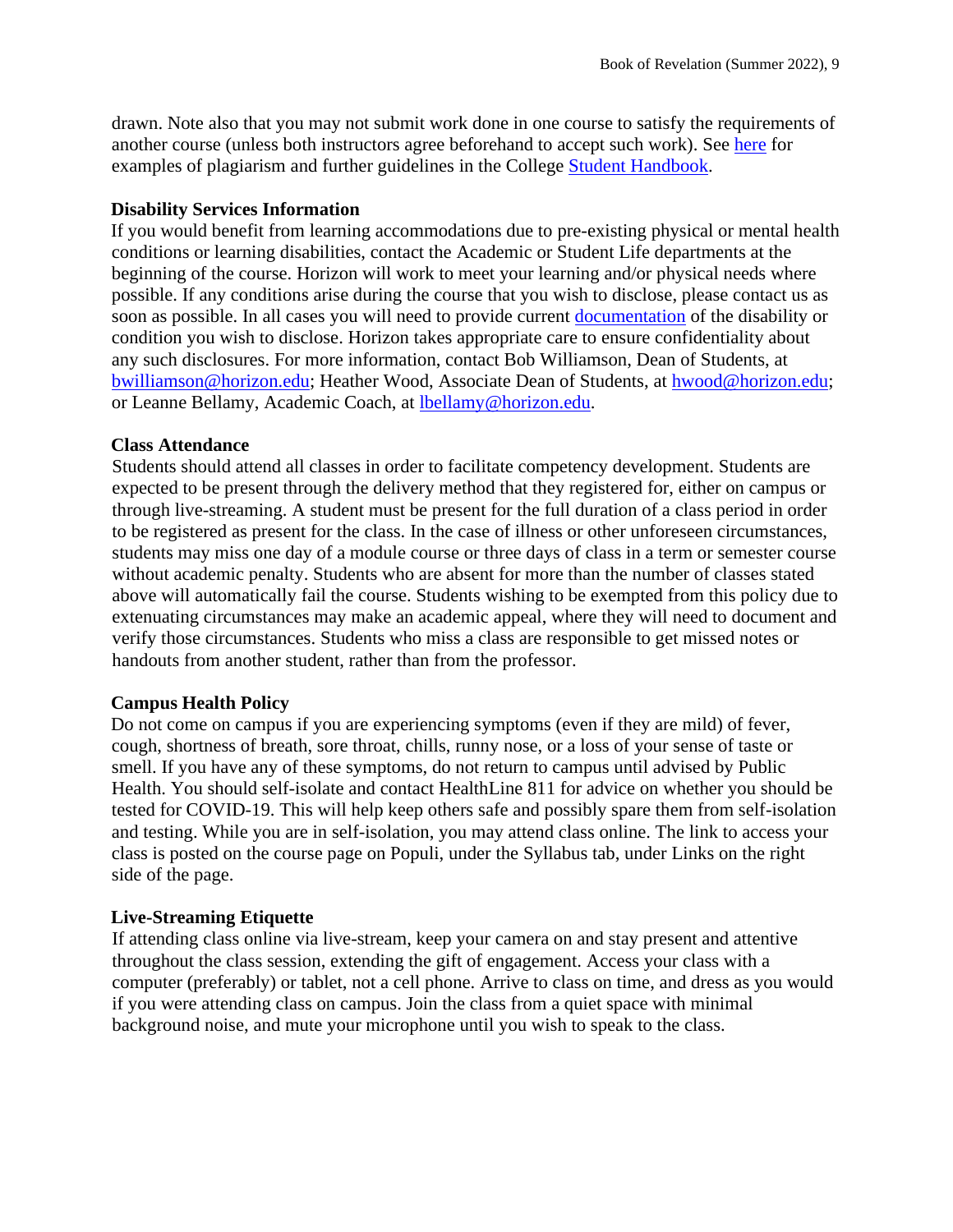## **Use of Technology**

Horizon encourages the use of electronic devices in the classroom to enhance learning. Careful consideration must be given to privacy issues, copyrighted materials, and the general care and concern for others. Please respect the following classroom policies:

- Please use online access for course learning only. This is a matter of respect for the instructor's teaching, your own learning, and fellow students who may be distracted by other uses.
- Students should secure permission from the instructor to record any teaching material. This includes PowerPoint slides, white board illustrations, notes, and any form of audio or video.
- Student feedback is a valuable input for course improvements. Please resolve any classroom grievance about the instructor or course with the instructor personally, through the Horizon College and Seminary grievance procedures, or the Populi-based course evaluations. It is inappropriate to air classroom grievances on a social media platform.
- When instructors use recording mechanisms in the classroom, recorded materials will be used for the sole purpose of instruction and cannot be released to any social media outlet without the written consent of the students whose images have been recorded.
- In general, it is not acceptable to share photographs or videos of students in the classroom setting without permission from those whose images appear in such media.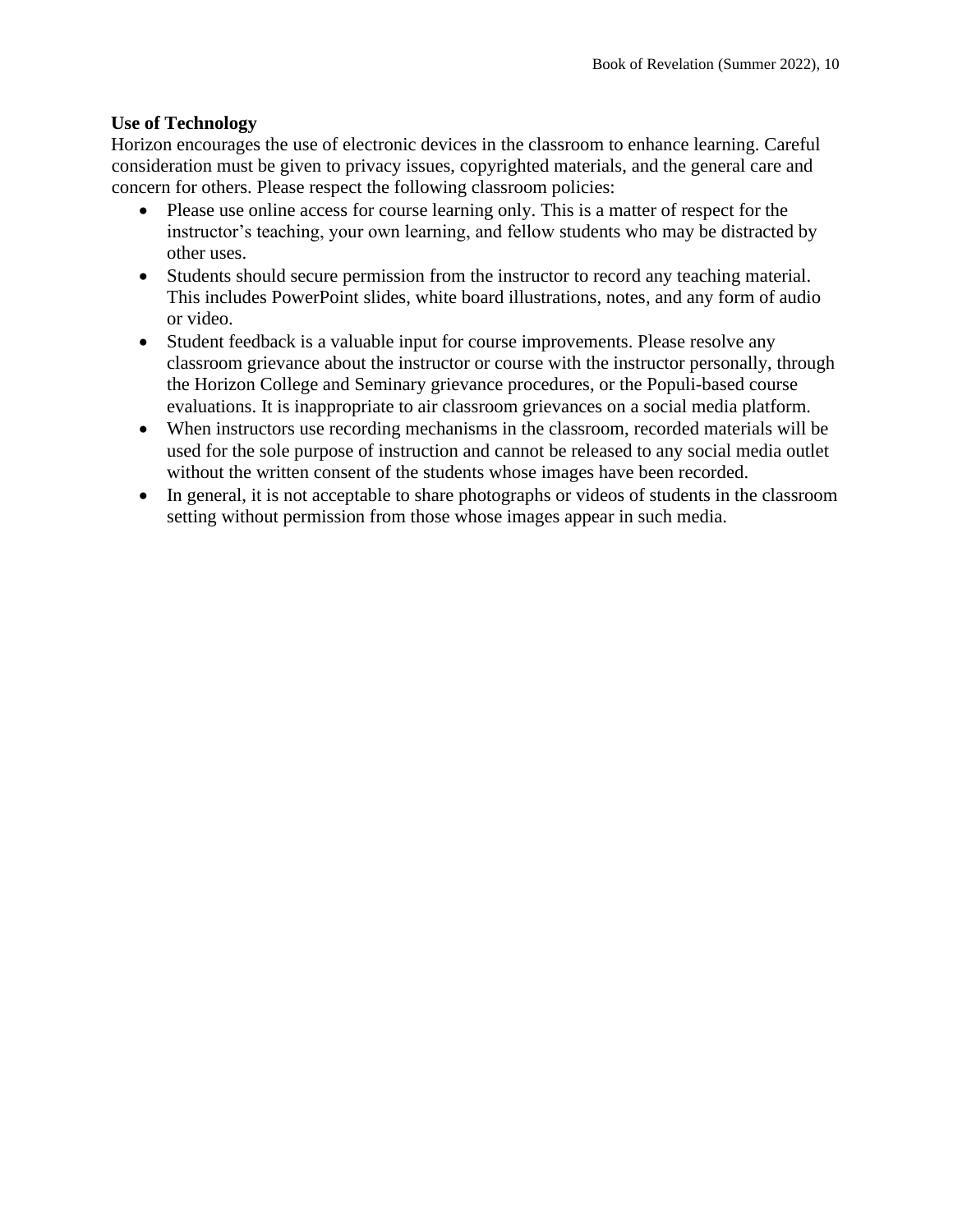### **Bibliography**

#### **Commentaries**

- Aune, David E. *Revelation.* Word Biblical Commentary. 3 vols. Dallas: Word, 1997; Nashville: Thomas Nelson, 1998.
- Beale, Gregory K. *The Book of Revelation: A Commentary on the Greek Text*. New International Greek Testament Commentary. Grand Rapids: Eerdmans, 1999.
- Beasley-Murray, George R. *The Book of Revelation*. 2d ed. New Century Bible Commentary. Grand Rapids: Eerdmans, 1981.
- Blount, Brian. *Revelation: A Commentary*. The New Testament Library. Louisville, KY: Westminster John Knox, 2009.
- Boring, M. Eugene. *Revelation.* Interpretation. Louisville: John Knox, 1989.
- Bowman, John Wick. *The First Christian Drama: The Book of Revelation.* Philadelphia: Westminster, 1968.
- Boxall, Ian. *The Revelation of Saint John*. Black's New Testament Commentary. Peabody, MA: Hendrickson, 2006.
- Bratcher, Robert G. *A Translator's Guide to the Revelation to John*. New York: United Bible Societies, 1984.
- Caird, George B. *A Commentary on the Revelation of St. John the Divine*. 2d ed. Black's New Testament Commentary. Peabody, MA: Hendrickson, 1984.
- Chilton, David. *The Days of Vengeance: An Exposition of the Book of Revelation*. Ft. Worth, TX: Dominion, 1987.
- Duvall, J. Scott. *Revelation*. Teach the Text Commentary. Grand Rapids: Baker, 2014.
- Fanning, Buist. *Revelation.* Zondervan Exegetical Commentary on the New Testament. Grand Rapids: Zondervan, 2020.
- Farmer, Ronald L. *Revelation*. Chalice Commentaries for Today. St. Louis: Chalice, 2005.
- Fee, Gordon D. *Revelation.* New Covenant Commentary Series. Eugene,OR: Cascade, 2011.
- Hamilton, James M. Jr. *Revelation: The Spirit Speaks to the Churches*. Preaching the Word. Wheaton, IL: Crossway, 2012.
- Harrington, Wilfrid J. *Revelation*. Sacra Pagina. Collegeville, MN: Liturgical, 1993.

Hughes, Philip E. *The Book of the Revelation*. Grand Rapids: Eerdmans, 1990.

- Johnson, Alan F. *Revelation*. Expositor's Bible Commentary. Vol. 12. Grand Rapids: Zondervan, 1981.
- Keener, Craig S. *Revelation.* The NIV Application Commentary. Grand Rapids: Zondervan, 2000.
- Koester, Craig R*. Revelation: A New Translation with Introduction and Commentary*. Anchor Yale Bible. New Haven: Yale, 2014.
- Kovacs, Judith, and Christopher Rowland. *Revelation*. Blackwell Bible Commentaries. Oxford: Blackwell, 2004.
- Ladd, George E. *Commentary on the Book of Revelation*. Grand Rapids: Eerdmans, 1972.
- Lupieri, Edmondo. *A Commentary on the Apocalypse of John*. Italian Texts and Studies on Religion and Society. Translated by M. P. Johnson and A. Kamesar. Grand Rapids: Eerdmans, 2006.
- Malina, Bruce J., and John J. Pilch. *Social-Science Commentary on the Book of Revelation*. Minneapolis: Fortress, 2000.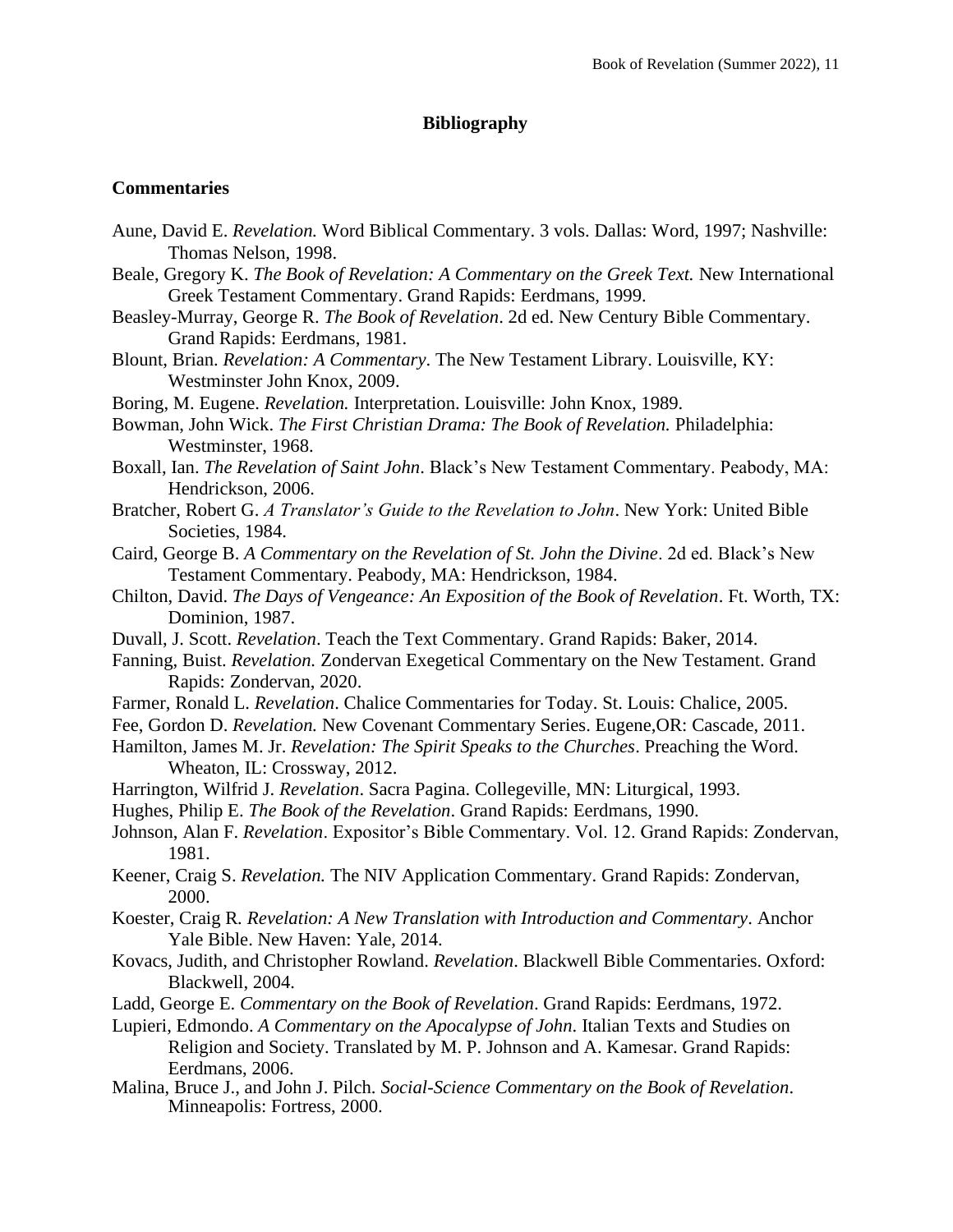- Mangina, Joseph L. *Revelation*. Brazos Theological Commentary on the Bible. Grand Rapids: Brazos, 2010.
- Mathewson, David L. *Revelation: A Handbook on the Greek Text.* Baylor Handbook on the Greek New Testament. Waco: Baylor University Press, 2016.
- Metzger, Bruce M. *Breaking the Code: Understanding the Book of Revelation*. Nashville: Abingdon, 1993.
- Morris, Leon. *The Book of Revelation: An Introduction and Commentary*. Rev. ed. Tyndale New Testament Commentaries. Grand Rapids: Eerdmans, 1987.
- Mounce, Robert H. *The Book of Revelation.* The New International Commentary on the New Testament. Grand Rapids: Eerdmans, 1977.
- Oecumenius. *Oecumenius: Commentary on the Apocalypse*. Translated by John N. Suggit. Washington, D.C.: Catholic University of America Press, 2006.
- Osborne, Grant R. *Revelation*. Baker Exegetical Commentary on the New Testament. Grand Rapids: Baker, 2002.
- Patterson, Paige. *Revelation*. The New American Commentary. Nashville: B&H, 2012.
- Paul, Ian. *Revelation*. Tyndale New Testament Commentaries. Downers Grove, IL: IVP, 2018.
- Reddish, Mitchell G. *Revelation*. Smyth & Helwys Bible Commentary. Macon, GA: Smyth & Helwys, 2001.
- Resseguie, James L. *The Revelation of John: A Narrative Commentary*. Grand Rapids: Baker Academic, 2009.
- Schreiner, Thomas R. "Revelation." In *Volume 12: Hebrews to Revelation*. ESV Expository Commentary. Wheaton, IL: Crossway, 2018.
- Schüssler Fiorenza, Elisabeth. *The Book of Revelation: Justice and Judgment*. Minneapolis: Fortress, 1998.
- Smalley, Stephen S. *The Revelation to John: A Commentary on the Greek Text of the Apocalypse*. Downers Grove, IL: InterVarsity, 2005.
- Sweet, John P. M. *Revelation*. TPI New Testament Commentaries. Valley Forge, PA: Trinity, 1979.
- Swete, Henry B. *Commentary on Revelation: The Greek Text with Introduction, Notes, and Indexes*. 3d ed. Grand Rapids: Kregel, 1979; reprint.
- Talbert, Charles H. *The Apocalypse: A Reading of the Revelation of John*. Louisville: Westminster John Knox, 1994.
- Tenney, Merrill C. *Interpreting Revelation*. Grand Rapids: Eerdmans, 1957.
- Thomas, Robert L. *Revelation 1-7: An Exegetical Commentary*. Chicago: Moody, 1992. \_\_\_\_\_\_\_\_\_\_. *Revelation 8-22: An Exegetical Commentary*. Chicago: Moody, 1995.
- Trafton, Joseph L. *Reading Revelation: A Literary and Theological Commentary.* Macon, GA: Smyth & Helwys, 2005.
- Wall, Robert W. *Revelation*. New International Biblical Commentary. Peabody, MA: Hendrickson, 1991.
- Walvoord, John F. *The Revelation of Jesus Christ: A Commentary*. Chicago: Moody, 1966.
- Wilcock, Michael*. I Saw Heaven Opened: The Message of Revelation*. Downers Grove, IL: InterVarsity, 1975.
- Witherington, Ben III. *Revelation.* Cambridge: Cambridge University Press, 2003.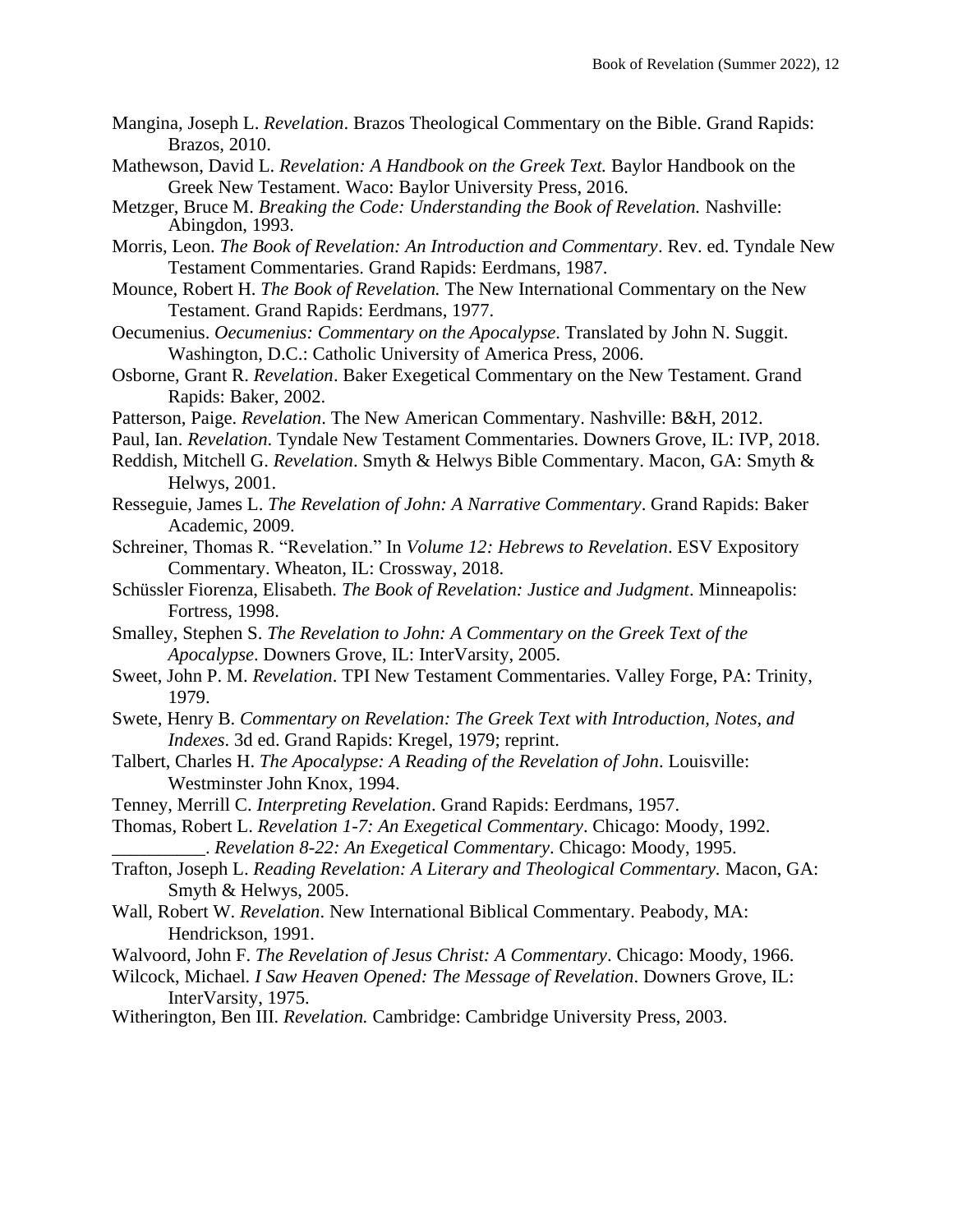### **Other Relevant Monographs**

- Archer, Gleason L., Jr., Paul D. Feinberg, Douglas J. Moo, and Richard R. Reiter. *Three Views on the Rapture. Pre-, Mid-, or Post-Tribulational?* Grand Rapids: Zondervan, 1984, 1996.
- Backus, Irena Dorota. *Reformation Readings of the Apocalypse: Geneva, Zurich, and Wittenberg*. New York: Oxford University Press, 2000.
- Barker, Margaret. *The Revelation of Jesus Christ Which God Gave to Him to Show to His Servants What Must Soon Take Place (Revelation 1.1).* Edinburgh: T & T Clark, 2000.
- Barr, David L., ed. *Reading the Book of Revelation: A Resource for Students.* Atlanta: SBL, 2003.
- Bauckham, Richard. *The Theology of the Book of Revelation*. New Testament Theology. Cambridge: Cambridge University Press, 1993.

\_\_\_\_\_\_\_\_\_\_. *The Climax of Prophecy: Studies on the Book of Revelation.* Edinburgh: T. & T. Clark, 1993.

- Beale, G. K. *John's Use of the Old Testament in Revelation*. JSNTSup 166. Sheffield: Sheffield Academic, 1998.
- Ben-Daniel, John, and Gloria Ben-Daniel. *The Apocalypse in the Light of the Temple: A New Approach to the Book of Revelation*. Jerusalem: Beit Yochanan, 2003.
- Blevins, James L. *Revelation as Drama.* Nashville: Broadman, 1984.
- Blount, Brian K. *Can I Get a Witness? Reading Revelation through African American Culture*. Louisville: Westminster John Knox, 2004.
- Bock, Darrell L., ed. *Three Views on the Millennium and Beyond*. Grand Rapids: Zondervan, 1999.
- Bøe, Sverre. *Gog and Magog: Ezekiel 38-39 as Pre-Text for Revelation 19, 17-21 and 20, 7-10*. Tübingen: Mohr Siebeck, 2001.
- Bredin, Mark. *Jesus, Revolutionary of Peace: A Nonviolent Christology in the Book of Revelation*. Cumbria, U.K.: Paternoster, 2003.
- Campbell, Donald K., and Jeffrey L. Townsend, eds. *A Case for Premillennialism: A New Consensus.* Chicago: Moody, 1992.
- Carey, Greg. *Elusive Apocalypse: Reading Authority in the Revelation to John*. Macon, GA: Mercer University Press, 1999.
- Carter, Warren. *What Does Revelation Reveal? Unlocking the Mystery*. Nashville: Abingdon, 2011.
- Champlin, Edward. *Nero*. Cambridge, MA: Harvard University Press, 2003.
- Collins, Adela Yarbro. *Crisis and Catharsis: The Power of the Apocalypse*. Philadelphia: Westminster John Knox, 1984.
- Cook, Stephen L. *The Apocalyptic Literature*. Interpreting Biblical Texts. Nashville: Abingdon, 2003.
- Cory, Catherine A. *The Book of Revelation*. Collegeville, MN: Liturgical, 2005.
- Crocket, William, ed. *Four Views on Hell.* Grand Rapids: Zondervan, 1992.
- Culy, Martin M. *The Book of Revelation: The Rest of the Story.* Eugene, OR: Pickwick, 2017.
- Dalrymple, Rob. *Revelation and the Two Witnesses: The Implications for Understanding John's Depiction of the People of God and His Hortatory Intent*. Eugene, OR: Resource, 2011.
- deSilva, David A. *Seeing Things John's Way: The Rhetoric of the Book of Revelation*. Louisville, KY: Westminster John Knox, 2009.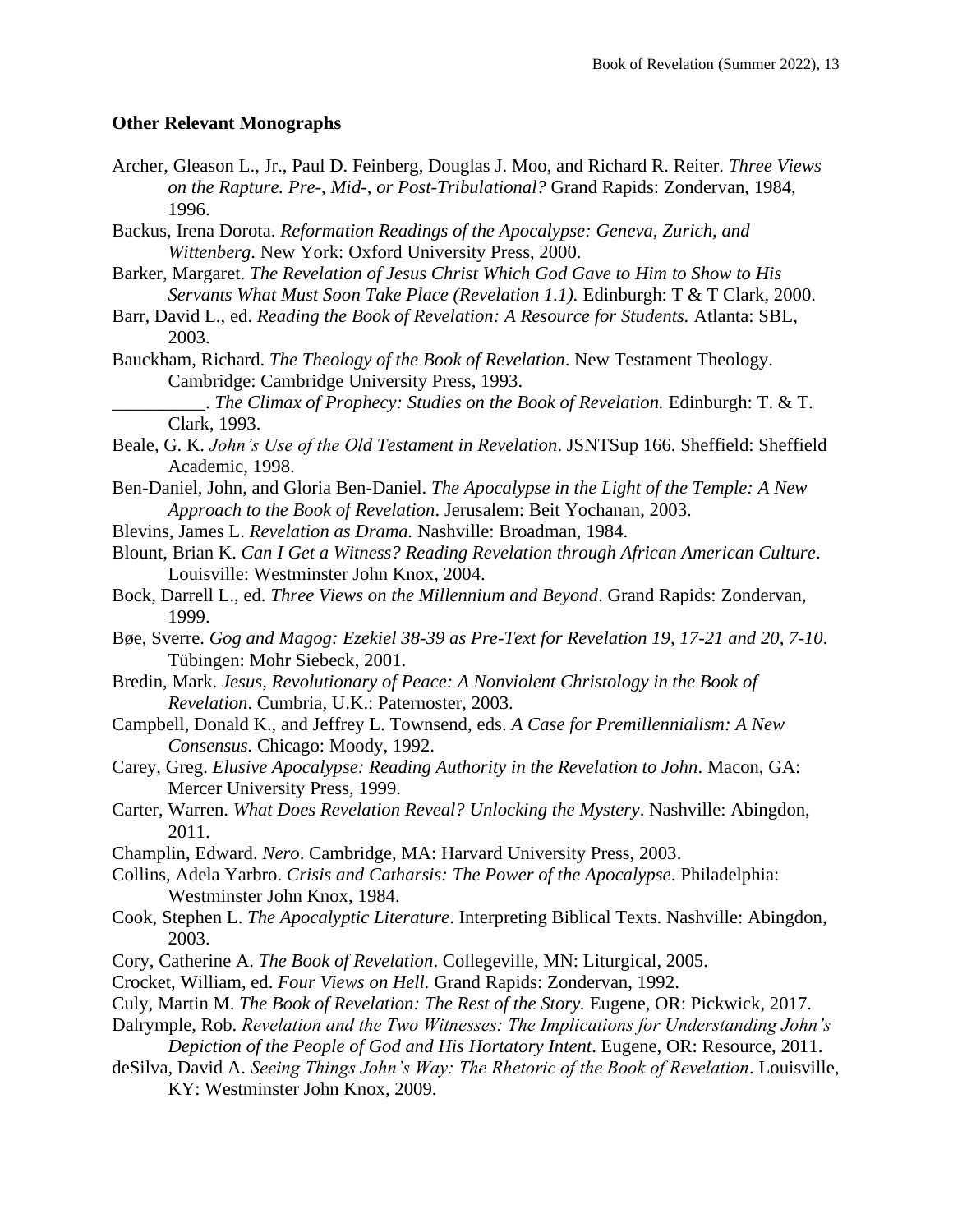- deSilva, David A. *Unholy Allegiances: Heeding Revelation's Warning*. Peabody, MA: Hendrickson, 2013.
- Desrosiers, Gilbert. *An Introduction to Revelation*. London: Continuum, 2000.
- Duff, Paul B. *Who Rides the Beast? Prophetic Rivalry and the Rhetoric of Crisis in the Churches of the Apocalypse.* Oxford: Oxford University Press, 2001.
- Fekkes, Jan. *Isaiah and Prophetic Traditions in the Book of Revelation: Visionary Antecedents and Their Development*. JSNTSup 93. Sheffield: Sheffield Academic, 1994.
- Friesen, Steven J. *Imperial Cults and the Apocalypse of John: Reading Revelation in the Ruins*. Oxford: Oxford University Press, 2001.
- Frilingos, Christopher A. *Spectacles of Empire: Monsters, Martyrs, and the Book of Revelation*. Philadelphia: University of Pennsylvania Press, 2004.
- Fudge, Edward. *Two Views of Hell: A Biblical & Theological Dialogue*. Downers Grove, IL: InterVarsity, 2000.
- George, David C., ed. *Revelation: Three Viewpoints.* Nashville: Broadman, 1977.
- Gentry, Kenneth L., Jr. *Before Jerusalem Fell: Dating the Book of Revelation. An Exegetical and Historical Argument for a Pre-A.D. 70 Composition*. San Francisco: Christian Universities Press, 1997.
	- \_\_\_\_\_\_\_\_\_\_. *He Shall Have Dominion: A Postmillennial Eschatology*. Tyler, TX: Institute for Christian Economics, 1992.
- Gilbertson, Michael. *God and History in the Book of Revelation: New Testament Studies in Dialogue with Pannenberg and Moltmann*. Cambridge: Cambridge University Press, 2003.
- Gorman, Michael J. *Reading Revelation Responsibly. Uncivil Worship and Witness: Following the Lamb into the New Creation.* Eugene, OR: Cascade, 2011.
- Graham, Billy. *Approaching Hoofbeats: The Four Horsemen of the Apocalypse.* Waco, TX: Word, 1983.
- Grenz, Stanley J. *The Millennial Maze: Sorting Out Evangelical Options.* Downers Grove, IL: InterVarsity, 1992.
- Guthrie, Donald. *The Relevance of John's Apocalypse.* Grand Rapids: Eerdmans, 1987.
- Hemer, Colin J. *The Letters to the Seven Churches of Asia in Their Local Setting*. Grand Rapids: Eerdmans, 2001.
- Herms, Ronald. *An Apocalypse for the Church and for the World: The Narrative Function of Universal Language in the Book of Revelation*. Berlin: de Gruyter, 2006.
- Hill, Charles E. *Regnum Caelorum: Patterns of Future Hope in Early Christianity.* New York: Oxford University Press, 1992.
- Hill, David. *New Testament Prophecy.* New Foundations Theological Library. Atlanta: John Knox, 1979.
- Huber, Lynn R. *Like a Bride Adorned: Reading Metaphor in John's Apocalypse*. Emory Studies in Early Christianity 10. New York: T & T Clark, 2007.
- Jauhiainen, Marko. *The Use of Zechariah in Revelation*. Tübingen: Mohr Siebeck, 2005.
- Johns, Loren. *The Lamb Christology of the Apocalypse of John: An Investigation into its Origins and Rhetorical Force*. Wissenschaftliche Untersuchungen zum Neun Testament 2. Reihe, 167. Tübingen: Mohr Siebeck, 2004.
- Kowalski, Beate. *Die Rezeption des Propheten Exechiel in der Offenbarung des Johannes*. Stuttgarter biblische Beiträge 52. Stuttgart: Katholisches Bibelwerk, 2004.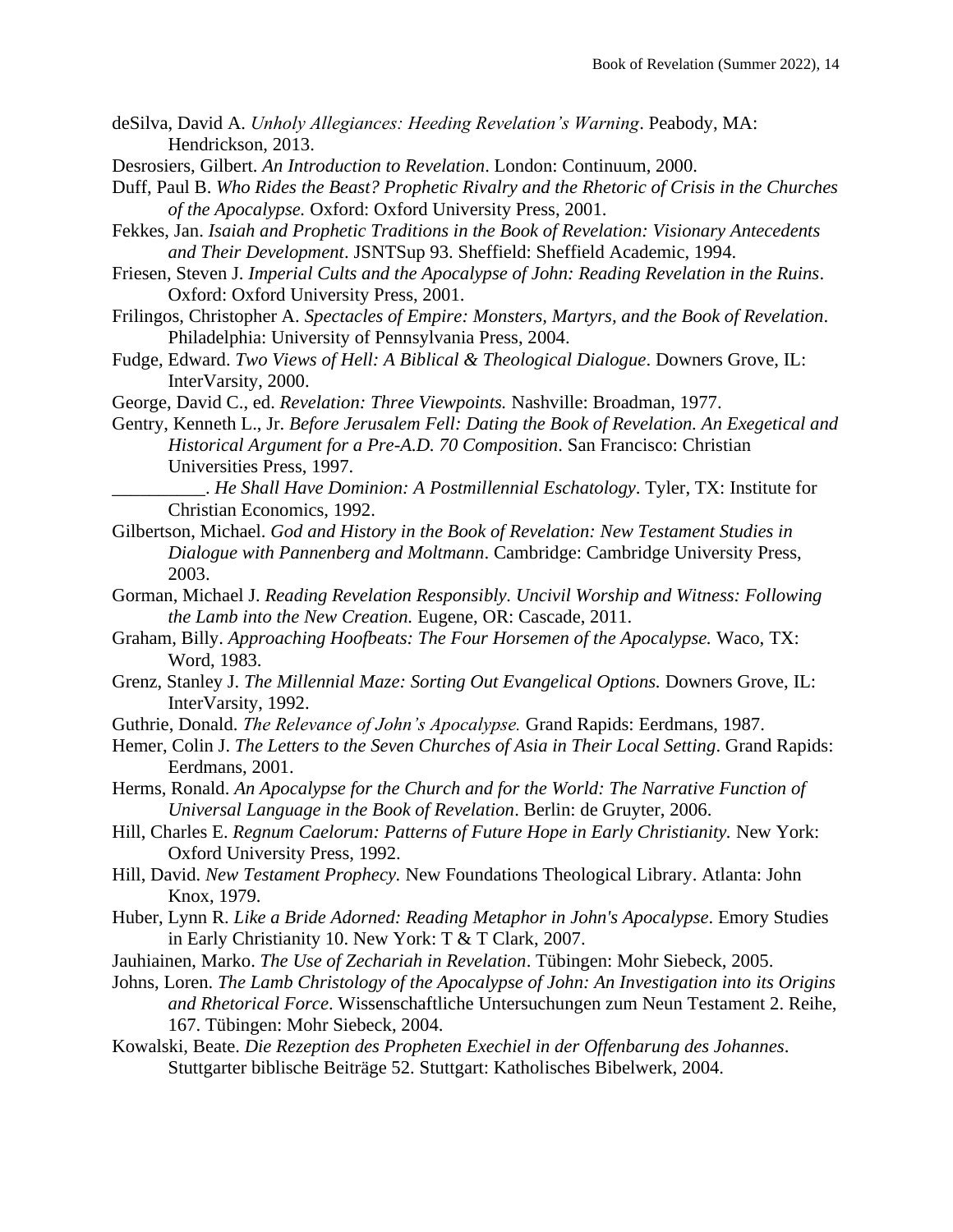- Kraybill, J. Nelson. *Imperial Cult and Commerce in John's Apocalypse*. JSNTSup 132. Sheffield Academic, 1996.
- Kraybill, J. Nelson. *Apocalypse and Allegiance: Worship, Politics, and Devotion in the Book of Revelation*. Grand Rapids: Brazos, 2010.
- Kyle, Richard. *The Last Days are Here Again: A History of the End Times*. Grand Rapids: Baker, 1998.
- Lee, Dal. *The Narrative Asides in the Book of Revelation*. Lanham, MD: University Press of America, 2002.
- Lewis, Daniel J. *3 Crucial Questions About the Last Days.* Grand Rapids: Baker, 1998.
- Lindsay, Hal. *There's a New World Coming: A Prophetic Odyssey.* Santa Ana, CA: Vision House, 1973.
- Lioy, Dan. *The Book of Revelation in Christological Focus*. Studies in Biblical Literature 58. New York: Lang, 2003.
- Lowery, Robert A. *Revelation's Rhapsody: Listening to the Lyrics of the Lamb*. Joplin, MO: College Press, 2006.
- Malina, Bruce M. *The New Jerusalem in the Revelation of John: The City as Symbol of Life with God*. Collegeville: Liturgical, 2000.
	- \_\_\_\_\_\_\_\_\_\_. *On the Genre and Message of Revelation: Star Visions and Sky Journeys*. Peabody, MA: Hendrickson, 1995.
- Marshall, John W. *Parables of War: Reading John's Jewish Apocalypse*. Studies in Christianity and Judaism 10. Waterloo, ON: Wilfrid Laurier University Press, 2001.
- Mathewson, David. *A New Heaven and a New Earth: The Meaning and Function of the Old Testament in Revelation 21.1-22.5*. Sheffield: Sheffield Academic, 2003.
- Mathewson, David L. *A Companion to the Book of Revelation*. Eugene, OR: Cascade, 2020.
- Mayo, Philip L. *"Those Who Call Themselves Jews": The Church and Judaism in the Apocalypse of John*. Princeton Theological Monograph Series. Eugene, OR: Wipf & Stock, 2006.
- Mealy, J. Webb. *After the Thousand Years: Resurrection and Judgment in Revelation 20.*  Sheffield: JSOT, 1992.
- Michaels, J. Ramsay. *Interpreting the Book of Revelation.* Grand Rapids: Baker, 1992.
- Murphy, Frederick J. *Apocalypticism in the Bible and Its World: A Comprehensive Introduction*. Grand Rapids: Baker Academic, 2012.
- Muse, Robert L. *The Book of Revelation: An Annotated Bibliography*. New York: Garland, 1996.
- Musvosvi, Joel Nobel. *Vengeance in the Apocalypse.* Berrien Springs, MI: Andrews University Press, 1993.
- Nwachukwu, Oliver O. *Beyond Vengeance and Protest: A Reflection on the Macarisms in Revelation*. New York: Peter Lang, 2005.
- Pate, C. Marvin, ed. *Four Views on the Book of Revelation.* Grand Rapids: Zondervan, 1998.
- Pattemore, Stephen. *The People of God in the Apocalypse: Discourse, Structure and Exegesis*. Society for New Testament Studies Monograph Series 128. New York: Cambridge University Press, 2005.
- Persson, Andrew. *A Semantic and Structural Analysis of Revelation*. Dallas: SIL, 2016.
- Peters, Olutola K. *The Mandate of the Church in the Apocalypse of John*. Studies in Biblical Literature 77. New York: Lang, 2005.
- Peterson, Eugene H. *Reversed Thunder: The Revelation of John and the Praying Imagination.*  San Francisco: Harper & Row, 1988.